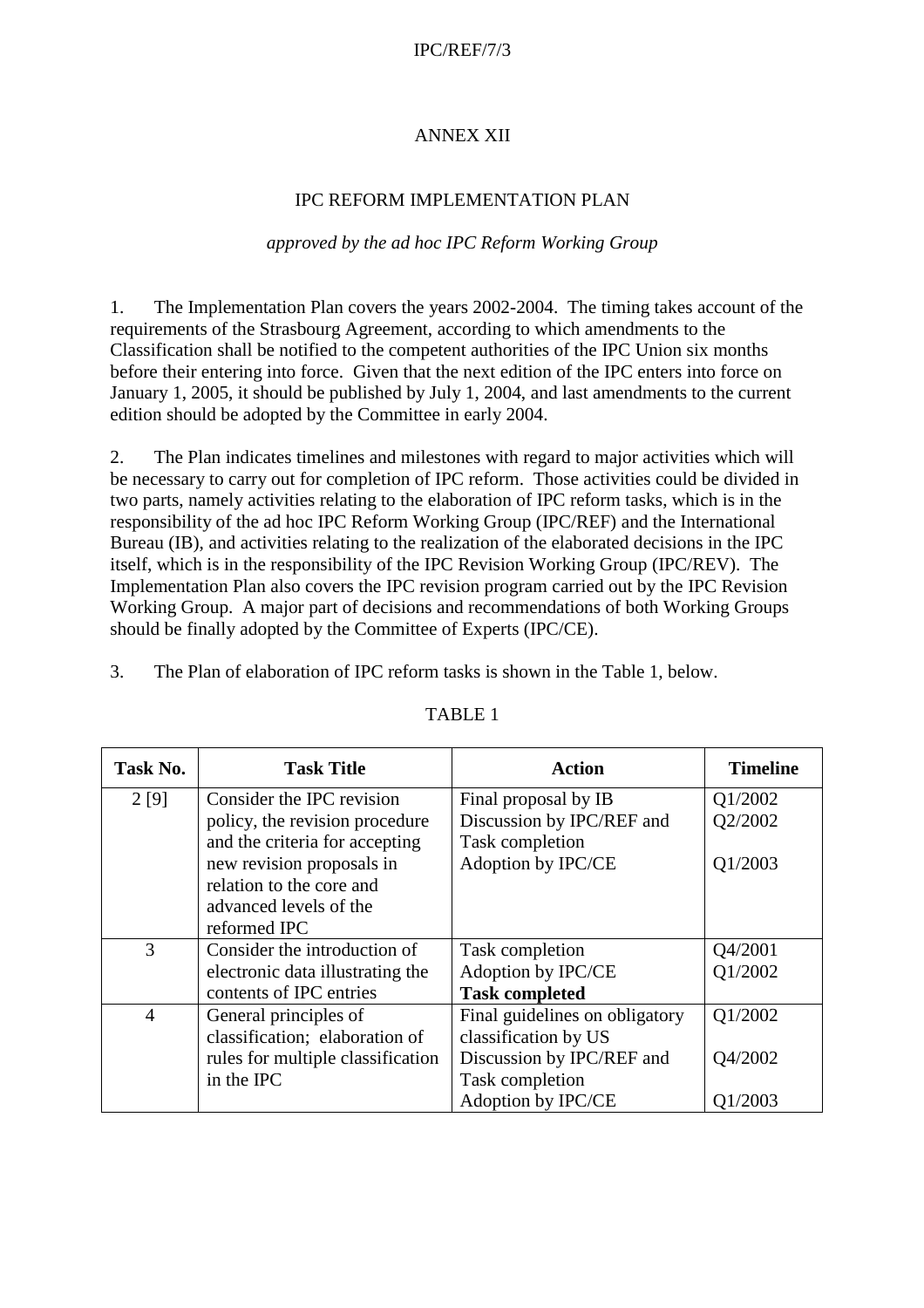# IPC/REF/7/3 Annex XII, page 2

| Task No.       | <b>Task Title</b>                                                                                                                                                                                                                     | <b>Action</b>                                                                                                                                           | <b>Timeline</b>                                     |
|----------------|---------------------------------------------------------------------------------------------------------------------------------------------------------------------------------------------------------------------------------------|---------------------------------------------------------------------------------------------------------------------------------------------------------|-----------------------------------------------------|
| 5              | Review the hybrid systems in<br>the IPC                                                                                                                                                                                               | Task completion<br>Adoption by IPC/CE<br><b>Task completed</b>                                                                                          | Q4/2001<br>Q1/2002                                  |
| $\overline{7}$ | Determine the most<br>appropriate duration of<br>revision cycles                                                                                                                                                                      | Final proposal by IB<br>Discussion by IPC/REF and<br>Task completion<br>Adoption by IPC/CE                                                              | Q1/2002<br>Q2/2002<br>Q1/2003                       |
| 8              | Elaborate principles of the<br>creation, maintenance and<br>functioning of the Master<br><b>Classification Database</b><br>(a) Concept of Operations<br>of classification and<br>reclassification                                     | Proposal on classification and<br>reclassification procedure<br>(Concept of Operations)<br>Discussion by IPC/REF                                        | Q2/2002<br>Q4/2002                                  |
|                | (b) Creation and maintenance<br>of MCD and propagation of<br>classification data                                                                                                                                                      | Adoption by IPC/CE<br><b>Creation of Master</b><br><b>Classification Database by EP</b>                                                                 | Q1/2003<br>Q3/2003                                  |
| 10             | Develop a general question and<br>answer pamphlet on the<br>application of the IPC                                                                                                                                                    | Draft pamphlet by IB<br>Discussion by IPC/REF and<br>Task completion<br>Adoption by IPC/CE                                                              | Q1/2002<br>Q2/2002<br>Q1/2003                       |
| 12             | Study automated classification<br>and indexing tools and conduct<br>pilot projects on their use, in<br>particular for the<br>reclassification of backlog<br>patent files                                                              | CLAIMS project by IB<br>Periodic reports by IB on the<br>project progress<br>Consideration by IPC/CE                                                    | 2002-2003<br>2002-2003<br>Q1/2004                   |
| 13             | Improve IPC training by<br>providing modern training<br>techniques, for example,<br>computer-based and Internet<br>training tools, involving, in<br>particular, enhanced support<br>for developing countries in the<br>use of the IPC | Report by IB<br>Discussion by IPC/REF<br>Report by IB<br>Discussion by IPC/REF and<br>Task completion<br>Adoption by IPC/CE                             | Q3/2002<br>Q4/2002<br>Q3/2003<br>Q4/2003<br>Q1/2004 |
| 14             | Determine the most<br>appropriate contents of the core<br>level of the reformed IPC                                                                                                                                                   | Final distribution of IPC<br>entries between the core and<br>advanced level by EP<br>Discussion by IPC/REF and<br>Task completion<br>Adoption by IPC/CE | Q1/2003<br>Q2/2003<br>Q1/2004                       |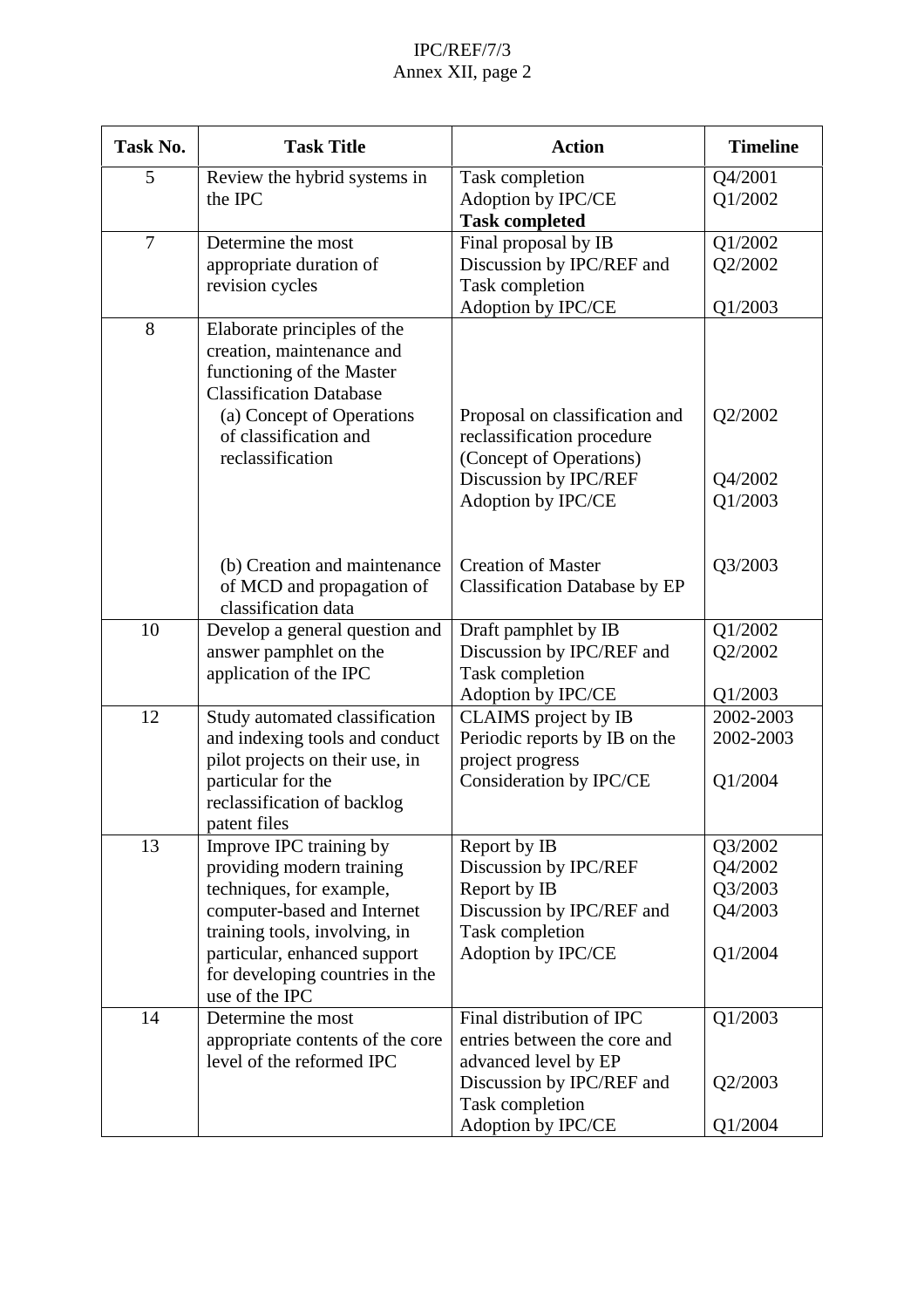# IPC/REF/7/3 Annex XII, page 3

| Task No. | <b>Task Title</b>                                           | <b>Action</b>                                              | <b>Timeline</b> |
|----------|-------------------------------------------------------------|------------------------------------------------------------|-----------------|
| 15       | Study the feasibility of<br>introducing a simplified set of | Adoption of the standardized<br>sequence of main groups by | Q1/2003         |
|          | rules in the IPC, in particular a                           | <b>IPC/CE</b>                                              |                 |
|          | uniform precedence rule                                     | Report on using the top-to-                                | Q3/2002         |
|          |                                                             | bottom precedence rule by TO                               |                 |
|          |                                                             | Discussion by IPC/REF                                      | Q4/2002         |
|          |                                                             | Consideration by IPC/CE                                    | Q1/2003         |
| 16       | Study ways and means for the                                | Discussion by IPC/REF                                      | Q4/2002         |
|          | establishment of the French                                 | CLAIMS project by IB                                       | 2002-2003       |
|          | version of the advanced level                               | Periodic reports by IB on the                              | 2002-2003       |
|          | of the IPC                                                  | project progress                                           |                 |
|          |                                                             | Consideration by IPC/CE                                    | Q1/2004         |
| 17       | Revise the Guide to the IPC to                              | $2nd$ draft proposal by IB                                 | Q1/2002         |
|          | provide for a more                                          | Discussion by IPC/REF                                      | Q2/2002         |
|          | comprehensive explanation of                                | Discussion by Task Force                                   | Q4/2002         |
|          | the principles and rules of the                             | Adoption by IPC/CE                                         | Q1/2004         |
|          | IPC and to take into account                                |                                                            |                 |
|          | the results of the IPC reform                               |                                                            |                 |
| 18       | Prepare an IPC reform                                       | Adoption by IPC/CE                                         | Q1/2002         |
|          | implementation plan                                         | Continuous update                                          |                 |
| 19       | Elaborate an IPC systematic                                 | Proposal by SE                                             | Q4/2002         |
|          | maintenance procedure                                       | Discussion by IPC/REF and                                  | Q4/2002         |
|          |                                                             | Task completion                                            |                 |
|          |                                                             | Adoption by IPC/CE                                         | Q1/2003         |